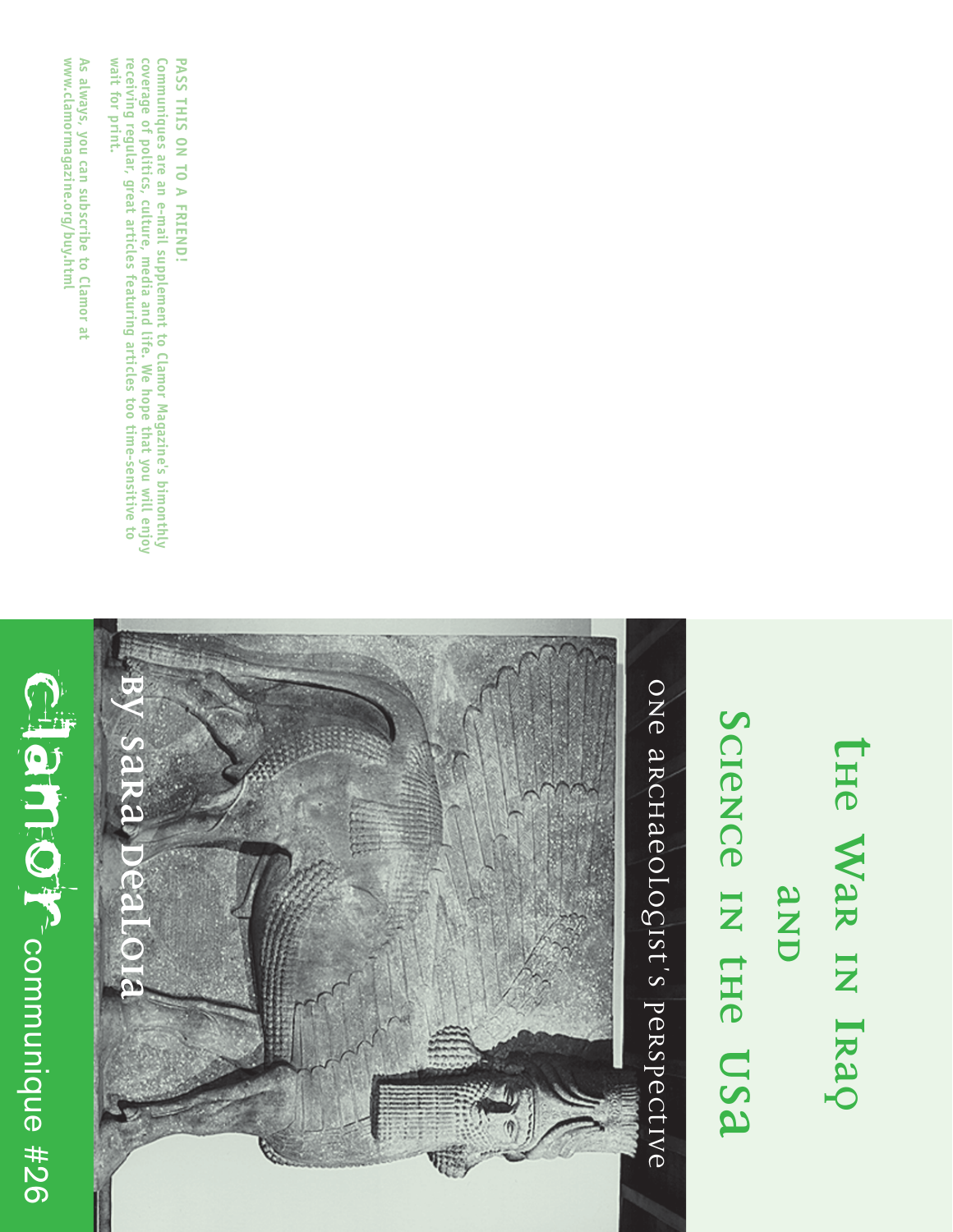|                                                                                                               | them as<br>they are delivered here, fold copies in half, and staple in the middle.<br>The Clamor Communique format has been reworked so you can easily distribute<br>half-page pamphlets. Simply photocopy them double-sided in<br>₽<br>order                                                                                                                                                                                                                                             |
|---------------------------------------------------------------------------------------------------------------|-------------------------------------------------------------------------------------------------------------------------------------------------------------------------------------------------------------------------------------------------------------------------------------------------------------------------------------------------------------------------------------------------------------------------------------------------------------------------------------------|
|                                                                                                               | many other atrocities carried out by this dictatorship known as<br>increasing concentration of wealth and power wielded by corporations and the<br>administration. I have only recently been awakened to a life of activism and I<br>especially in the midst of an illegal war being waged in my name, the<br>time searching my soul for the reasons why I am pursuing this field of study<br>have this deep sense that my life will never be the same again. Now that I have<br>the Bush |
|                                                                                                               | cultural remains, including bodies, were dealt with by archaeologists<br>As a graduate student in environmental archaeology, I have spent a lot of                                                                                                                                                                                                                                                                                                                                        |
|                                                                                                               | tion (and pillage), this law set up rules and guidelines for how Native<br>American                                                                                                                                                                                                                                                                                                                                                                                                       |
|                                                                                                               | the<br>federal government. After more than 100 years of archaeological investiga-                                                                                                                                                                                                                                                                                                                                                                                                         |
|                                                                                                               | Native American Grave Protection and Repatriation Act (NAGPRA) was passed by                                                                                                                                                                                                                                                                                                                                                                                                              |
|                                                                                                               | an archaeological survey of land to be disturbed. It was only in 1991 that the                                                                                                                                                                                                                                                                                                                                                                                                            |
| Authenti<br>c Journalism."                                                                                    | construction, i.e. roads, pipelines, then and only then is it required by law to<br>qp                                                                                                                                                                                                                                                                                                                                                                                                    |
| war and democracy in Latin Ame<br>highly recommend this site to a                                             | private property, no matter how important they are. If federal money is used for                                                                                                                                                                                                                                                                                                                                                                                                          |
| is lived by the majority of the p                                                                             | double-wide. The United States has no laws protecting cultural heritage sites<br>Οn                                                                                                                                                                                                                                                                                                                                                                                                       |
| severs its<br>$\begin{pmatrix} 4 \end{pmatrix}$<br>This<br>website is one of the b<br>ties to corporations ar | by land-owners to create land more amenable to building houses or setting up a                                                                                                                                                                                                                                                                                                                                                                                                            |
| tion will react to their professor                                                                            | town where hundreds, if not thousands, of human burial mounds were bulldozed                                                                                                                                                                                                                                                                                                                                                                                                              |
| generalized statement of how I                                                                                | the destruction of Native American sites can be seen in my southeastern Ohio                                                                                                                                                                                                                                                                                                                                                                                                              |
| tions in o<br>(3) The increasingly critical stu<br>ne class so should not                                     | brutal past most European United Statesers would rather forget (1). Examples<br>$\mathfrak{g}$                                                                                                                                                                                                                                                                                                                                                                                            |
| within the growing field of civic                                                                             | who lived here before the United States brings us face to face with a sordid                                                                                                                                                                                                                                                                                                                                                                                                              |
| Environmental Health Network.                                                                                 | country in the world—to claim the sophistication and complexity of the people                                                                                                                                                                                                                                                                                                                                                                                                             |
| $\widetilde{\mathcal{E}}$<br>See e:<br>specially www.sehn.org                                                 | that this country has some of the most lax heritage preservation laws of any                                                                                                                                                                                                                                                                                                                                                                                                              |
| people in<br>assholes for calling ourselves "A<br>this hemisphere who r                                       | the<br>"Indians" became "civilized" to the point of near extinction. It is no wonder                                                                                                                                                                                                                                                                                                                                                                                                      |
| whole lot of people in Latin Am                                                                               | a country which has done little to protect its own heritage over the years since                                                                                                                                                                                                                                                                                                                                                                                                          |
| that Americans exist only north<br>my own s:<br>mall attempt at using                                         | thinking how it hardly seemed surprising that this destruction would come from                                                                                                                                                                                                                                                                                                                                                                                                            |
| $\left(1\right)$<br>I have deliberately not calle                                                             | heritage of the region known as the "birthplace of civilization." I remember                                                                                                                                                                                                                                                                                                                                                                                                              |
|                                                                                                               | consequences, but that it would also be devastating for the archaeological                                                                                                                                                                                                                                                                                                                                                                                                                |
|                                                                                                               | class that the war in Iraq would not only have horrible humanitarian                                                                                                                                                                                                                                                                                                                                                                                                                      |
|                                                                                                               | remember writing last quarter for an assignment in my Human Ecology                                                                                                                                                                                                                                                                                                                                                                                                                       |

## NOTES

people in this hemisphere who might consider themselves so. assholes for calling ourselves "Americans" with no recognition of the rest of the whole lot of people in Latin America think we are arrogant self-righteous that Americans exist only north of the Rio Grande and south of Canada. A (1) I have deliberately not called people from the United States "Americans" in own small attempt at using names accurately and not perpetuating the idea might consider themselves so. mericans" with no recognition of the rest of the erica think we are arrogant self-righteous of the Rio Grande and south of Canada. A ed people from the United States "Americans" in names accurately and not perpetuating the idea

within the growing field of civic, participatory science. Environmental Health Network. This will lead you to all kinds of great resources (2) See especially www.sehn.org which is the website for the Science and This will lead you to all kinds of great resources g which is the website for the Science and ;, participatory science.

tions in one class so should not be seen as anything more than a grossly over- (3) The increasingly critical student population is based solely on my observaneralized statement of how I wish and hope that the larger student populawish and hope that the larger student populaident population is based solely on my observabe seen as anything more than a grossly over-

highly recommend this site to anyone interested in what Giordano calls nyone interested in what Giordano calls rs.<br>
est examples of what journalism can be if it<br>
ad actually focuses on reporting the news that<br>
beople in the world. The focus is on the drug<br>
erica but the implications are much wider. I<br>
erica but the implications ar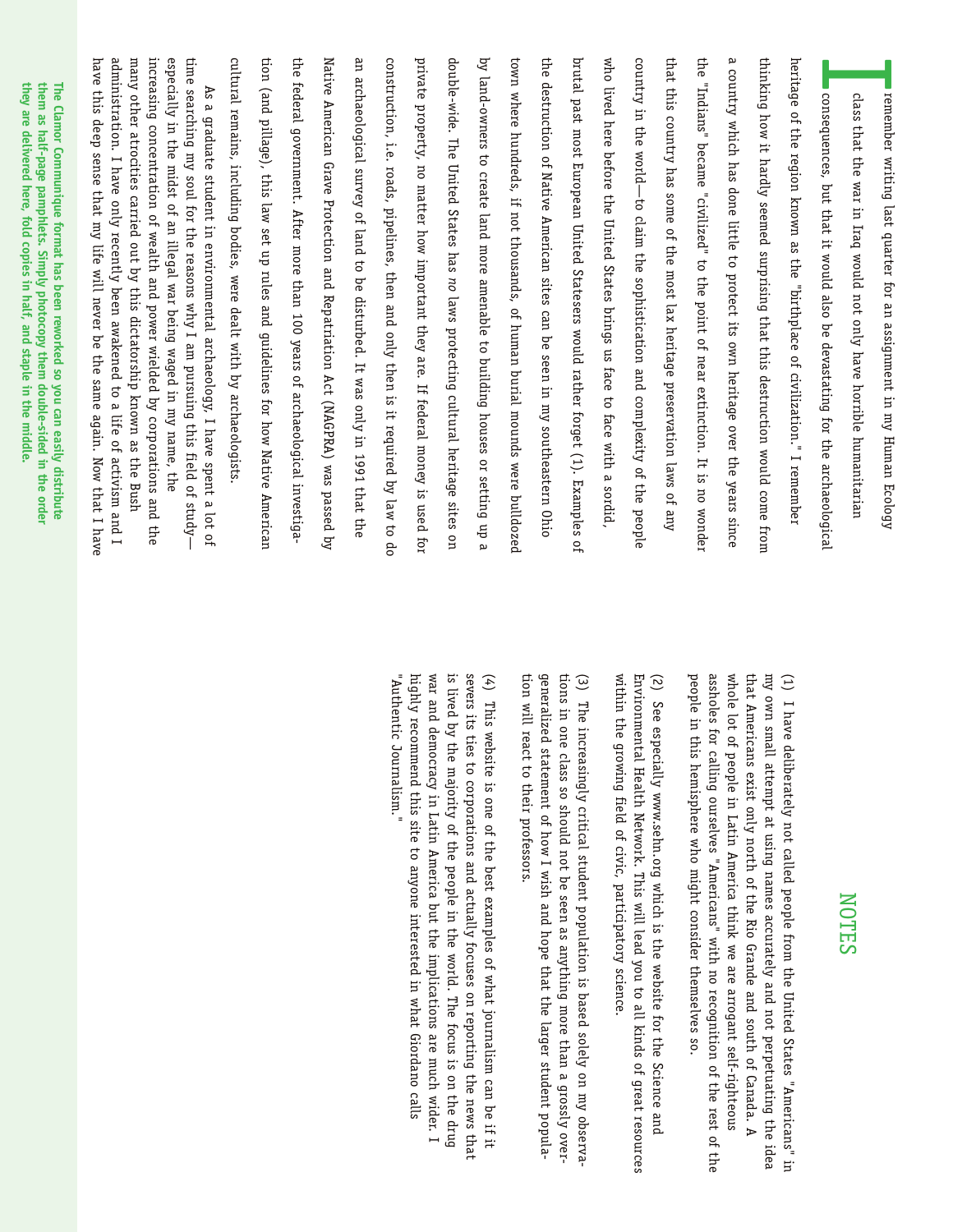in this world where we live. greatest sources of strength, by the alienation that is rampant in this moment are spoon fed lies and contradictions, and separated from each other, our sents. I wonder mostly where the rage of the citizens of this country is-as we ical heritage, even know the magnitude of the loss to humanity that this repre States, who have never been instilled with any kind of respect for archaeologpublic even has the ability to care anymore. I wonder if people from the United the city we have recently reduced to rubble and chaos. I wonder if the viewing pictures and video of the devastation at the National Museum of Archaeology ir *watching* eight years ago. I wonder if the viewing public is being treated to happen to see one, I forgot that the reality is that 9 out of 10 people just kept swore off television eight years ago and while I remember why every time I in this world where we live. greatest sources of strength, by the alienation that is rampant in this moment ical heritage, even know the magnitude of the loss to humanity that this represents. I wonder mostly where the rage of the citizens of this country is—as we sents. I wonder mostly where the rage of the citizens of this cou States, who have public even has the ability to care anymore. I wonder if people from the United the city we have recently reduced to rubble and chaos. I wonder if the viewing pictures and video of the devastation at the National Museum of Archaeology in happen to see one, I forgot that the reality is that 9 out of 10 people swore off television eight years ago and while I remember why every time I I am breathless at the newly conceptualized hugeness of this enemy. I I am breathless at the newly conceptualized hugeness of this enemy. I eight years ago. I wonder if the viewing public is being treated to never been instilled with any kind of respect for archaeolog-

already allowed it to be destroyed. early Mesopotamia where agriculture was thought to originate from. We have rendition of ancient Babylon and Assyria, or to unearth again the history of record. We already murdered them too. Nor can we expect to uncover another Plains Indians to re-inhabit this continent, leaving behind a rich archaeological monuments and lifestyles. We already murdered them. We can not expect the rebuilt as it was before. We can not expect the Inca to return and rebuild their Once a National Museum of Archaeology is looted and smashed, it can not be an archaeological site has been excavated it can not be put back in the ground destroyed it can not be reconstructed without compromising its integrity. Once absolutely, in every sense of the word, non-renewable. Once a burial mound is ability of the earth to reproduce what we have depleted. Cultural resources are resources are non-renewable in the sense that our demands will out-pace the in a million or more years (admittedly this is no small comfort). These earth would probably-if humans were to disappear-regenerate these resources resource depletion does not only refer to things like oil, forests and water. The already allowed it to be destroyed. early Mesopotamia rendition of ancient Babylon and Assyria, or to unearth again the history of Plains Indians to re-inhabit this continent, leaving behind a rich archaeological Once a National Museum of Archaeology is looted and smashed, it can not be an archaeological site has been excavated it can not be put back in the ground. destroyed it absolutely, in every sense of the word, non-renewable. Once a burial mound is ability of the earth to reproduce what we have depleted. Cultural resources are in a million or more years (admittedly this is no small comfort). These earth would probably—if humans were to disappear—regenerate these resources resource depletion does not only refer to things like oil, forests and water. The ecord. We already murdered them too. Nor can we expect to uncover another ebuilt as it was before. We can not expect the Inca to return and rebuild their esources are non-renewable in the sense that our demands will out-pace the numents and lifestyles. We already murdered them. We can not expect the In closing, I want to remind people who might be reading this that In closing, I want to remind people who might be reading this that can not be reconstructed without compromising its integrity. Once *where agriculture was thought to originate from*. We have

undo damage already done. an outrage and we can change our perceptions and actions even if we can't society which is so disconnected from a sense of the past. However, it is still be no great surprise that this kind of destruction came at the hands of a if at all possible. Despite this intelligence, I must say once again that it should had met before the war started to discuss the importance of preserving this site a U.S. military data-base. Archaeologists and United States military personnel undo damage already done. an outrage and we can change our perceptions and actions even if we can't society which is so disconnected from a sense of the past. be no great surprise that this kind of destruction came at the hands of a if at all possible. Despite this intelligence, I must say once again that it should had met before the war started to discuss the importance of preserving this site a U.S. military data-base. Archaeologists and United States military personnel According to Fisk, the National Museum of Archaeology in Baghdad was on According to Fisk, the National Museum of Archaeology in Baghdad was on However, it

*her ability to live a life almost completely free of fear. The three things she is* She has no plans to change this approach to life as it seems to have resulted in or a car in many years. She also hasn't had a "real" job in at least two years. Sara DeAloia is currently a 27 year old graduate student who hasn't owned a tv afraid are ty, cars and real jobs. Contact her at dealoias@care2.com *afraid are tv, cars and real jobs. Contact her at dealoias@care2.com. She has no plans to change this approach to life as it seems to have resulted in or a car in many years. She also hasn't had a "real" job in at least two years. Sara DeAloia is currently a 27 year old graduate student who hasn't owned a tv er ability to live a life almost completely free of fear. The three things she is*

> me. And yet, here I am, once again in the hallowed halls of academia trying to after only three months as a fully funded graduate student. now find myself in, so much so that I almost quit school three months ago chose me long ago. I have struggled with myself over this privileged position I reconcile my activism with the traditionally elitist, colonialist career which in cynical, intellectual, detached judgment of the fucked up world I see around felt the power of my individual desire for a better world, I will never again sit after only three months as a fully funded graduate student. chose me long ago. I have struggled with myself over this privileged position I reconcile my activism with the traditionally elitist, colonialist career which in cynical, intellectual, detached judgment of the fucked up world I see around felt the power of my individual desire for a better world, I will never again sit w find myself in, so much so that I almost quit school three months ago . And yet, here I am, once again in the hallowed halls of academia trying to



Khorsabad - Excavation of Gate A in the citadel of King Sargon II (721-705 B.C.) Khorsabad - Excavation of Gate A in the citadel of King Sargon II (721-705 B.C.). Photo from the 1933-34 expedition

Photo from the 1933-34 expedition.

I have believed that it is important and relevant to the current problems in the supporters in the least likely of places. I have found that if one pays attention alized factory that is the modern university, finding opportunities and make of it. I do not trust the current university system to know what is best same university—my education is nothing more and nothing less than what I am convinced that archaeologists can and will play a vital role in building a world, despite its (mostly) disengaged and irrelevant past. Against all odds, I it is actually possible to graduate from a university knowing something more is best (or bad) for me. So I make my own path amidst this colossal institutionlessons have reminded me that, ever since I was first introduced to archaeology than how to build a great resume and perpetuate corporate hegemony. These for me any more than I trust an organized government or religion to know what mo re am convinced that archaeologists can and will play a vital role in building a I have believed that it is important and relevant to the current problems in the than how to build a great resume and perpetuate corporate hegemony. These it is actually possible to graduate from a university knowing something more supporters in the least likely of places. I have found that if one pays attention, alized factory that is the modern university, finding opportunities and is best (or bad) for me. So I make my own path amidst this colossal institutionmake of it. I do not trust the current university system to know what is best same university—my education is nothing more and nothing less than what I essons have reminded me that, ever since I was first introduced to archaeology or me any more than I trust an organized government or religion to know what orld, despite its (mostly) disengaged and irrelevant past. Against all odds, I I have since realized the lesson I learned three years ago as a senior at this I have since realized the lesson I learned three years ago as a senior at this just, safe and equitable world.

other archaeologists (and other scientists) who make explicit their role in fight tooth and nail to build a more just, safe and equitable world. There are other archaeologists (and other scientists) who make explicit their role in fight tooth and nail to build a more just, safe and equitable world. There are My belief is backed up by the fact that I am an archaeologist who will belief is backed up by the fact that I am an archaeologist who will